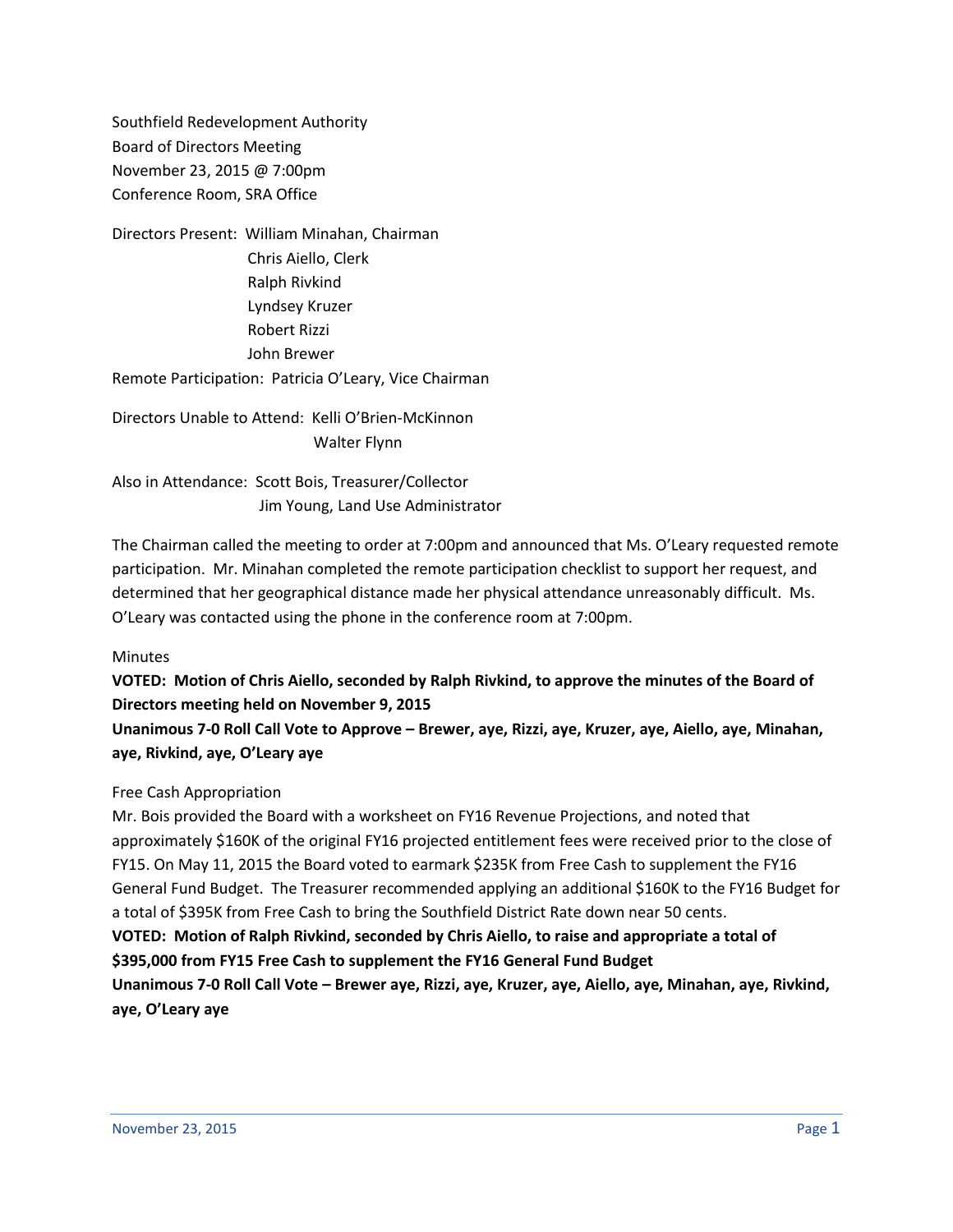## PUBLIC HEARING- Tax Classification and District Rate opened at 7:10pm

Mr. Bois noted the public hearing was noticed by publication in the Patriot Ledger on November 13, 2015. He summarized the Dept. of Revenue (DOR) process leading up to Tax Classification, and reviewed the Tax Rate Recapitulation forms filed with DOR. The Southfield Tax Rate would be \$0.54, raising only \$82K in taxes. A single tax rate approach was recommended. The Board was informed that the Host Towns were prepared to issue real estate tax bills to Southfield residents with the additional single district tax rate; a sample tax bill was provided to the Board.

A lengthy debate ensued on the single Southfield rate recommendation, and the past practice of splitting the rate. It was noted that the Town of Weymouth still maintained a split tax rate and the residents of Southfield are included in the calculation. Some Directors voiced concern that a single Southfield rate would set a precedent going forward, putting a burden on the residents. The Chairman stated that tax classifications were 12 month decisions, voted annually in every community. Other Directors stated that setting a single Southfield rate for this year would attract more potential commercial developers, which was crucial to the success of the project.

### PUBLIC COMMENT

Mrs. Parsons, Rockland, stated setting a tax classification was not setting a precedent, and that Rockland set their single tax rate at \$18.49.

# **VOTED: Motion of Robert Rizzi, seconded by Chris Aiello, to close the Public Hearing**

**7-0 Unanimous roll call vote – Brewer, aye, Rizzi, aye, Kruzer, aye, Aiello, aye, Minahan, aye, Rivkind, aye, O'Leary, aye**

The Hearing closed 7:30pm

**VOTED: Motion of Chris Aiello, seconded by Ralph Rivkind, that the meeting was duly noticed and that the Board of Directors approves a single tax rate for the district with revenue sources as identified in the FY16 Tax Rate Recapitulation**

**5-1-1 roll call vote - Brewer abstained, Kruzer, no, Rizzi, aye, Aiello, aye, Minahan, aye, Rivkind, aye, O'Leary, aye**

### Status Reports

The update from the Agreements Workgroup would take place in Executive Session

There were no updates from Water/Sewer or Parkway/Navy Workgroups.

No update was available from the Master Plan Workgroup or from LStar

Mr. Young noted the approval of Weymouth Town Council and the endorsement of Mayor Kay on LStar's proposed changes to the Zoning and Land Use By-Laws for NAS South Weymouth; and that he would be updating the By-Laws to reflect those changes.

Mr. Young also informed the Board that 10 bids were received and opened for the TACAN Outfall Drainage Ditch Improvement Project. The low bid came in within budget and details of the apparent low bid were currently under review.

### Next Meeting – December 14, 2015